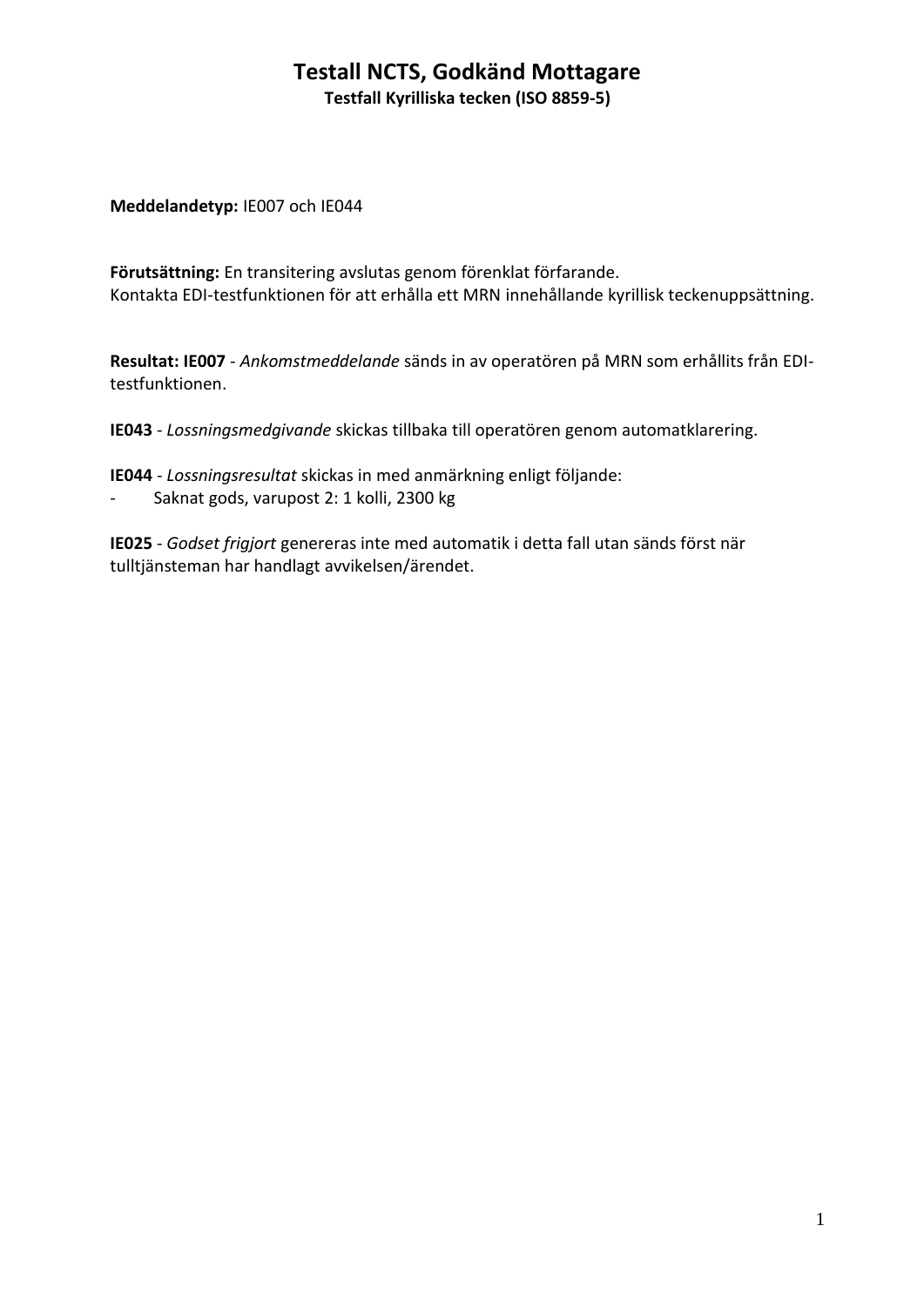# **Testall NCTS, Godkänd Mottagare Testfall Kyrilliska tecken (ISO 8859-5)**

# **Meddelandetyp:** IE15B

| ---HEADER                                                                           |              |                                                 |  |
|-------------------------------------------------------------------------------------|--------------|-------------------------------------------------|--|
| Reference number, (RefNumHEA4)                                                      | R            | Valid LRN (Local reference number)              |  |
| Type of declaration, (TypOfDecHEA24)                                                | R            | Т2                                              |  |
| Declaration place (DecPlaHEA394)                                                    | R            | Strömstad                                       |  |
| Country of destination code, (CouOfDesCodHEA30)                                     | D            | NO.                                             |  |
| Country of dispatch/export code, (CouOfDisCodHEA55)                                 | D            | <b>SE</b>                                       |  |
| Inland transport mode (InITraModHEA75)                                              | 0            | 30                                              |  |
| Transport mode at border (TraModAtBorHEA76)                                         | 0            | 30                                              |  |
| Identity of means of transport at departure (exp/trans),<br>(IdeOfMeaOfTraAtDHEA78) | D            | <b>LKW 52</b>                                   |  |
| Nationality of means of Transport at Departure<br>(NatOfMeaOfTraAtDHEA80)           | $\mathsf{R}$ | <b>SE</b>                                       |  |
| Identity of means of Transport crossing border<br>(IdeOfMeaOfTraCroHEA85)           | D            | LKW52                                           |  |
| Nationality of means of Transport crossing border<br>(NatOfMeaOfTraCroHEA87)        | D            | <b>SE</b>                                       |  |
| Containerised indicator, (ConIndHEA96)                                              | R            | 0                                               |  |
| Issuing date, (IssDatHEA186)                                                        | R            | < <current date="" of="" test="">&gt;</current> |  |
| Number of loading lists, (NumOfLoaLisHEA304)                                        | 0            |                                                 |  |
| Total number of items, (TotNumOfIteHEA305)                                          | R            | $\mathbf{1}$                                    |  |
| Total number of packages, (TotNumOfPacHEA306)                                       | D            | 19                                              |  |
| Total gross mass, (TotGroMasHEA307)                                                 | R            | 334                                             |  |
| Authorized location of goods, code (AutLocOfGooCodHEA41)                            | R            | <b>AXX</b>                                      |  |
| --- CONTROL RESULT                                                                  | R            |                                                 |  |
| Control result code, ConResCodERS16                                                 | R            | A3                                              |  |
| Date limit, DatLimERS69                                                             | R            | Declaration date + 8 days                       |  |
| --- (PRINCIPAL) TRADER                                                              |              |                                                 |  |
| Name, (NamPC17)                                                                     | R            | Galaxus AB                                      |  |
| Street and number, (StrAndNumPC122)                                                 | R            | <b>Box 100</b>                                  |  |
| Postal code, (PosCodPC123)                                                          | R            | 21746                                           |  |
| City, (CitPC124)                                                                    | R            | Lund                                            |  |
| Country code, (CouPC125)                                                            | R            | <b>SE</b>                                       |  |
| TIN, (TINPC159)                                                                     | O            | SE5562318963                                    |  |
| --- (CONSIGNOR) TRADER                                                              | O            |                                                 |  |
| Name, (NamCO17)                                                                     | ${\sf R}$    | Koppel                                          |  |
| Street and number, (StrAndNumCO122)                                                 | R            | Funke-Str. 30                                   |  |
| Postal code, (PosCodCO123)                                                          | R            | 44149                                           |  |
| City, (CitCO124)                                                                    | R            | Dortmund                                        |  |
| Country code, (CouCO125)                                                            | R            | <b>DE</b>                                       |  |
| TIN, (TINCO159)                                                                     | O            |                                                 |  |
| --- (CONSIGNEE) TRADER                                                              | D            |                                                 |  |
| Name, (NamCE17)                                                                     | R            | Koppel SPA                                      |  |
| Street and number, (StrAndNumCE122)                                                 | R            | Desio 56                                        |  |
| Postal code, (PosCodCE123)                                                          | R            | 20033                                           |  |
| City, (CitCE124)                                                                    | R            | Desio                                           |  |
| Country code, (CouCE125)                                                            | R            | IT                                              |  |
| TIN, (TINCE159)                                                                     | O            |                                                 |  |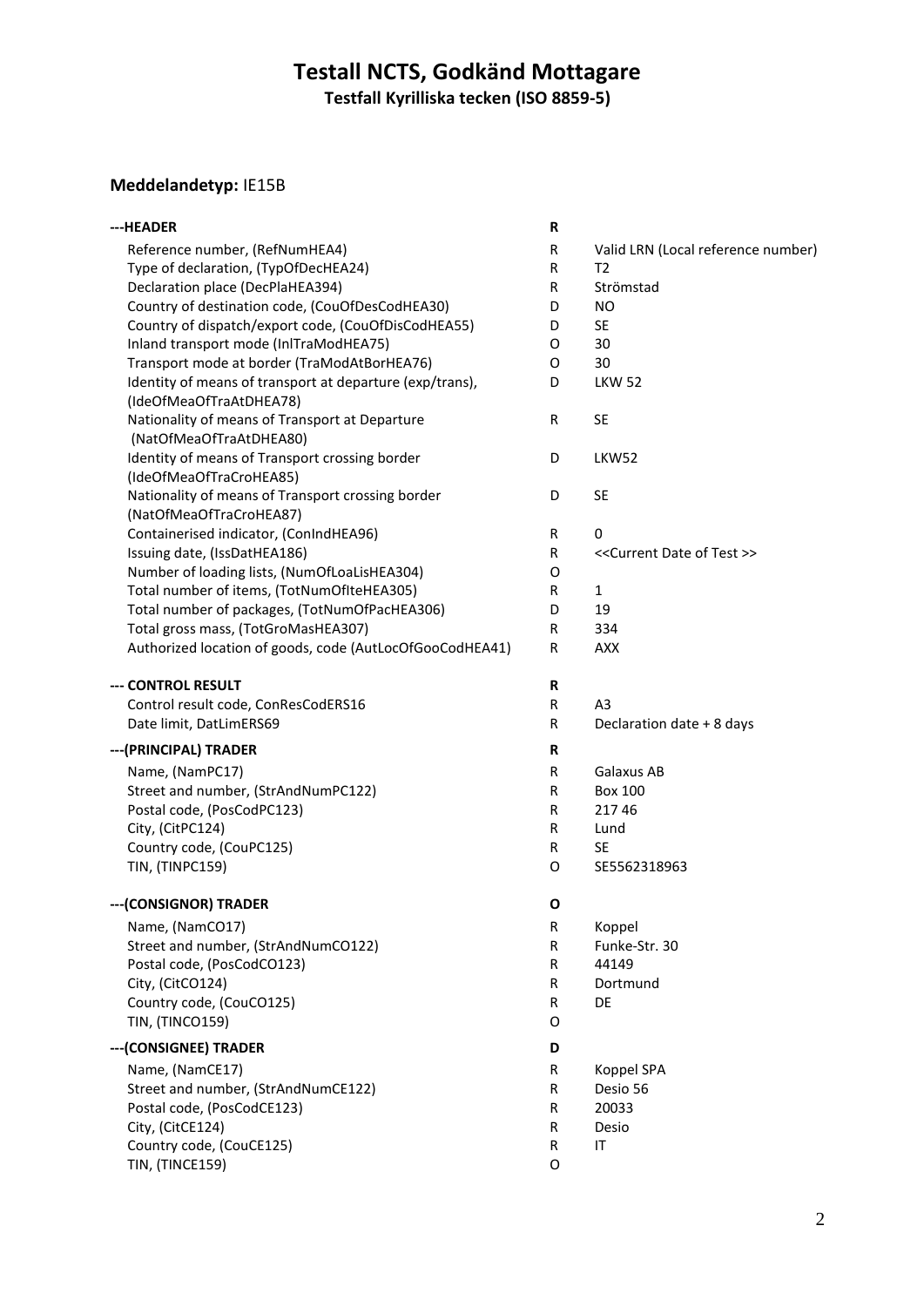# **Testall NCTS, Godkänd Mottagare**

**Testfall Kyrilliska tecken (ISO 8859-5)**

| --- (AUTHORISED CONSIGNEE) TRADER                                      | O           |                              |
|------------------------------------------------------------------------|-------------|------------------------------|
| TIN, (TINTRA59)                                                        | R           |                              |
| --- (DEPARTURE) CUSTOMS OFFICE                                         | R           |                              |
| Reference number, (RefNumEPT1)                                         | R           | SE603342                     |
| --- (DESTINATION) CUSTOMS OFFICE                                       | R           |                              |
| Reference number, (RefNumEST1)                                         | R           | NO01018C                     |
| --- (TRANSIT) CUSTOMS OFFICE                                           | Ο           |                              |
| Reference number, (RefNumRNS1)                                         | D           | NO02061B                     |
| --- SEALS INFO                                                         | 0           |                              |
| Seals number, (SeaNumSLI2)                                             | R           |                              |
| ------SEALS ID                                                         | $\mathbf R$ |                              |
| Seals identity, (SealdeSID1)                                           | R           |                              |
| --- GOODS ITEM                                                         | R           |                              |
| Item number, (IteNumGDS7)                                              | R           | $\mathbf{1}$                 |
| Commodity code, (ComCodTarCodGDS10)                                    | D           |                              |
| Type of declaration, (DecTypGDS15)<br>Goods description, (GooDesGDS23) | D<br>R      | <b>Excavator Spare Parts</b> |
| Gross mass, (GroMasGDS46)                                              | 0           | 334                          |
| Net mass, (NetMasGDS48)                                                | 0           |                              |
| Country of dispatch/export code, (CouOfDisGDS58)                       | D           |                              |
| Country of destination code, (CouOfDesGDS59)                           | D           |                              |
| ------PREVIOUS ADMINISTRATIVE REFERENCES                               | D           |                              |
| Previous document type, (PreDocTypAR21)                                | R           | T <sub>2</sub>               |
| Previous document reference, (PreDocRefAR26)                           | R           | 144IC CV 7732/26 M           |
| Complement of information, (ComOfInfAR29)                              | 0           |                              |
| ------ PRODUCED DOCUMENTS/CERTIFICATES                                 | O           |                              |
| Document type, (DocTypDC21)                                            | 0           | 730                          |
| Document reference, (DocRefDC23)                                       | 0           | 56788                        |
| Complement of information, (ComOfInfDC25)                              | 0           |                              |
| ------SPECIAL MENTIONS                                                 | O           |                              |
| Additional information coded, (AddInfCodMT23)                          | R           | <b>CAL</b>                   |
| Additional information, (AddInfMT21)                                   | R           | 5000SEK09SE00005000000W7     |
| Export from EC, (ExpFroECMT24)<br>Export from country, (ExpFroCouMT25) | D<br>D      |                              |
|                                                                        |             |                              |
| ------ (CONSIGNOR) TRADER<br>Name, (NamCO27)                           | 0<br>R      |                              |
| Street and number, (StrAndNumCO222)                                    | R           |                              |
| Postal code, (PosCodCO223)                                             | R           |                              |
| City, (CitCO224)                                                       | R           |                              |
| Country code, (CouCO225)                                               | R           |                              |
| NAD LNG, (NADLNGGTCO)                                                  | 0           |                              |
| TIN, (TINCO259)                                                        | 0           |                              |
| ------ (CONSIGNEE) TRADER                                              | D           |                              |
| Name, (NamCE27)                                                        | R           |                              |